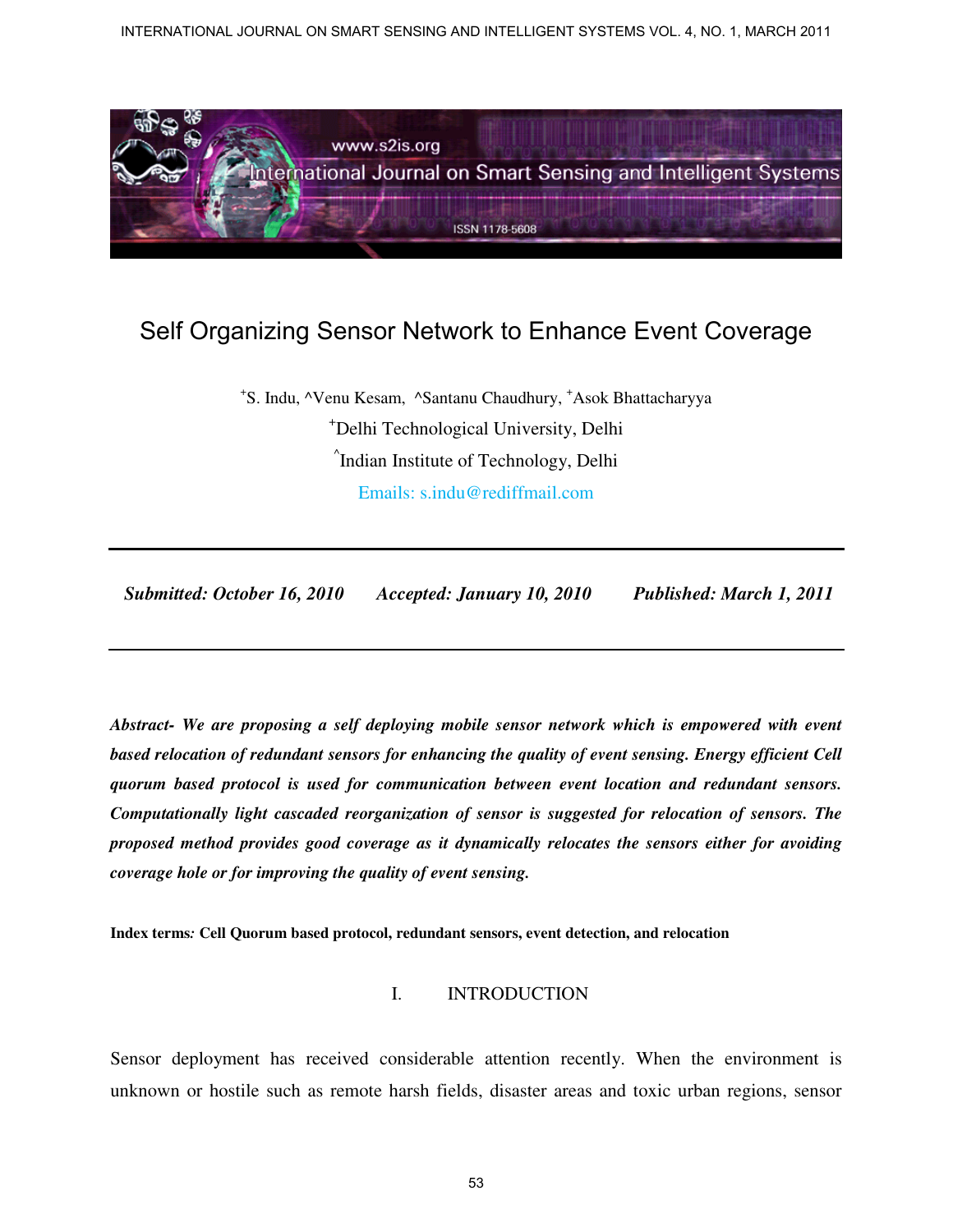deployment cannot be performed manually. To scatter sensors by aircraft is one possible solution. However, using this technique, the actual landing position cannot be controlled due to the existence of wind and obstacles such as trees and buildings. Consequently, the coverage may be inferior to the application requirements no matter how many sensors are dropped [1], [2], [3]. Moreover, in many cases, such as during in-building toxic-leaks detection, chemical sensors must be placed inside a building from the entrance of the building. In such cases, it is necessary to make use of mobile sensors, which can move to the correct places to provide the required coverage. A self configuring Deployment algorithm with sensor relocation on event detection for a Mobile sensor networks is proposed. A Mobile sensor network can be considered as a collection of distributed sensor nodes, which are capable of sensing, moving, and communicating within its allowable range. Sensor networks inherently are different from standard communication networks as their aim is to monitor phenomena over space and time. The movement assist the nodes to self deploy and to self repair. Sensor networks are event-based systems that rely on the collective effort of densely deployed sensor nodes which continuously observe physical phenomenon. The main objective of a sensor network is to reliably detect / estimate event features from the collective information provided by sensor nodes. The energy consumption and processing constraints of small wireless sensor nodes can be reduced by collective sensing notion through networked deployment. Hence the collaborative nature of sensor nodes not only brings significant advantages over traditional sensing in accuracy of sensing, larger coverage area, and extraction of localized features but also the spatiotemporal correlation drastically enhance the overall network performance. For the deployment of Mobile sensor network, location of each node should be determined dynamically. For calculating the location of nodes relative to the field, a spatial addressing scheme for Mobile sensor Network is developed using hexagonal cell based management model. A hexagon represents a better coverage model for an Omni directional sensor node with a circular field, which also maximizes the coverage with minimum overlapping. In this model the coverage space is logically partitioned into several disjoint and equal sized hexagonal cell regions. Each cell is then given a cell-ID and the same can be calculated from the coordinates of sensor node. Cell quorum based protocol is suggested for communication between distributed sensors at event location and redundant sensors. As the sensors can compute their spatial address dynamically while moving, the optimal path for relocation can be easily determined. Uniform coverage, energy efficient protocol and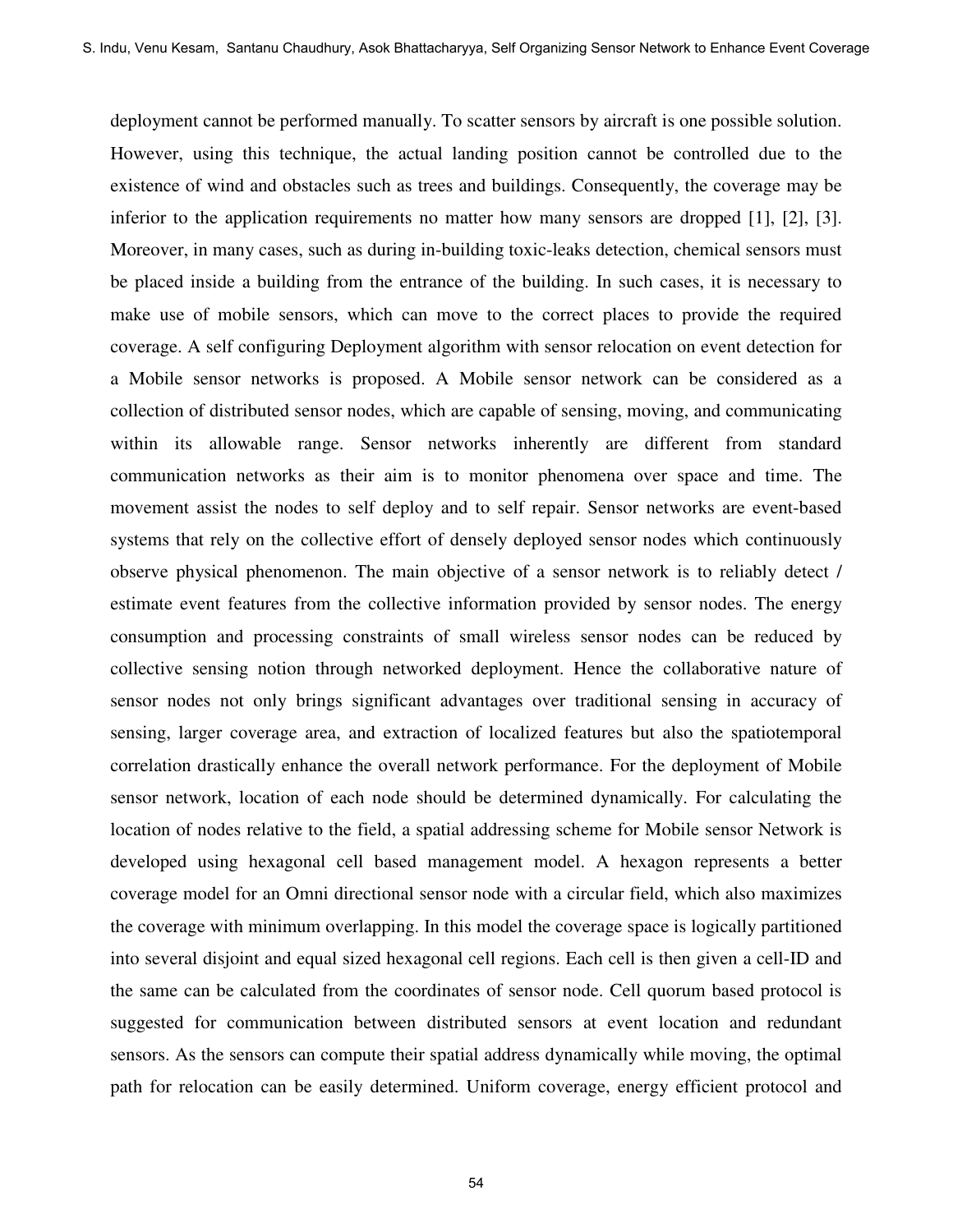cascaded movement of sensors with minimum moves make the proposed method efficient and reliable.

#### II. RELATED WORK

Many research works are being directed towards overcoming the common issues of sensor networks like self organizing, energy efficiency, event detection and coverage etc. and a considerable amount of research is being carried out on sensor deployment issue itself. A centralized virtual force based mobile sensor deployment algorithm (VFA) [4] [5] proposed by Y. Zou later modified by Jiming, combines the idea of potential field and disk packing [6]. This algorithm uses a powerful cluster head, which will communicate with all the other sensors, collect sensor position information, and calculate forces and utilizes these forces to position each sensor. Also this method assumes that the sensor node knows its initial location.

Zak Butler and et. al. in their work "Event Based Motion Control" [7], discussed enhancement of coverage of mobile sensor network by replacing damaged sensors. They discussed different methods which were computationally complex and may not even converge for some probable cases. Their main assumption was complete initial coverage which may not be possible for all practical cases such as herd monitoring, environmental monitoring etc.. Further in their work "controlling mobile sensors for monitoring events with coverage constraints" [8], they used veroni diagram to find out coverage holes, which is computationally intense. The algorithm proposed by Bin Zhang [9], randomly partitions space into sufficiently small neighborhoods at each iteration. Within each neighborhood are distribution process directed by a cluster head is enacted. As this is cluster based method it has high message complexity. Yee Ming Chen et.al [10] has proposed a similar work using fire tracker as an agent for event identification. It is assumed that sensor knows it's relative location with respect to neighboring nodes. They also suggest movement of sensors in coalation with other sensors to enhance the effectiveness of extinguishing the fire, but the method used to move along with other sensors is not clear. The challenging issues of self organization is selective relocation of sensors, energy efficiency, event detection etc. Zihui Ge and et.al. proposed match making in their work "Matchmaker" [11] they developed a pub/sub strategy so that nodes can publish their facilities / their needs on a common platform and can be shared effectively. Guiling Wang and et. al. used rectangular grid quorum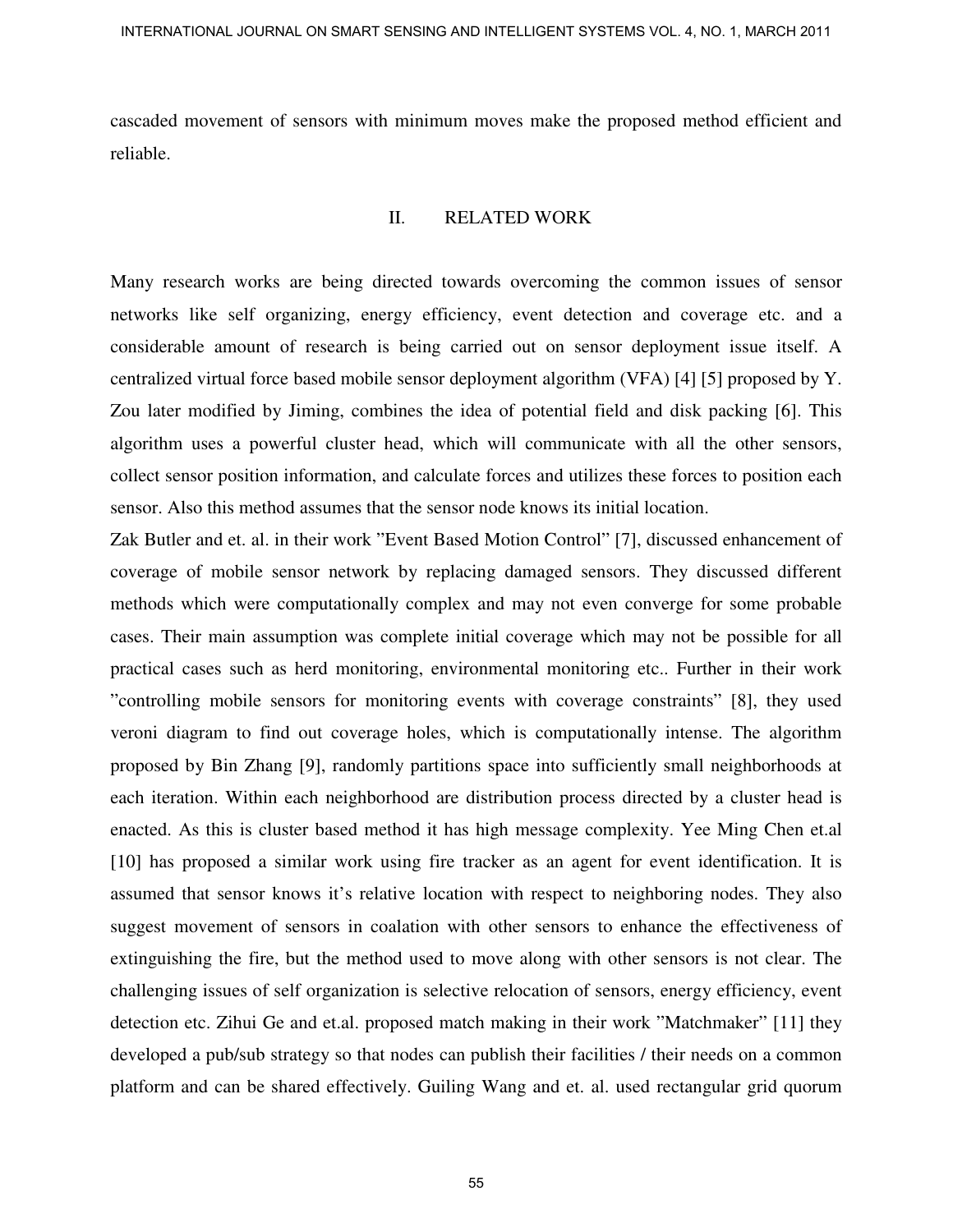based sensor relocation [12] where they identified redundant sensors for replacing coverage holes, and they applied pub=sub strategy for effective sensor relocation. They have used a rectangular grid based sensor deployment. As these nodes do not calculate their relative position in the field, routing the cascaded motion became computationally complex. Further the work is experimented by J.Teng [13] Wai-Leaong Yeow and et.ai in their work "A novel target moving model and energy efficient target tracking in sensor network" [14], they prioritized the sensing area based on probability of presence of target and used for periodical sensing of the areas to achieve energy efficient sensing. N.A vasanthi and et. al. [15] have developed an energy efficient target tracking algorithm where they assumed that target will always enter from the boundary and travel towards the center and accordingly sleep schedule is planned for obtaining energy efficiency. Harouun rababaah and et. al in their work "Gaurdm Duty Alarming Technique" [16] have assigned predefined frequency of monitoring for each node depending on sensor density at that location for energy efficient target tracking. Rahul et. al [17] have developed a fuzzy logic model for sensor deployment. They have considered remaining energy in each node as a parameter. But the nodes do not know their relative position in the field and possibility of coverage hole is quiet high. In the work "LF Indoor Location and Identification System" Antti Roppen et.al. [18]developed a location identification system using floor based antennas. In our work we used simple triangulation method for location identification which is simple and cheaper. In their work Jiann-Liang Chen and et. al, "Adaptive Routing Protocol for Reliable Sensor Network Applications" [20] developed redundancy node and dual routing protocol for Adhoc networks. We used cell quorum based protocol as it suits for communication among nodes among a row and column.

Most of the existing works assume that the mobile sensors know its relative position in the field. In the proposed work, we used spreading algorithm for sensor deployment, as it not only assures complete coverage but also helps the node to calculate its relative position in the field dynamically. The energy efficient Cell quorum based protocol for communication, between redundant sensors and event location, and cascaded movement of sensor nodes make the sensor network efficient and reliable. Hence we are presenting a self organizing mobile sensor network which assures complete coverage and good quality of sensing.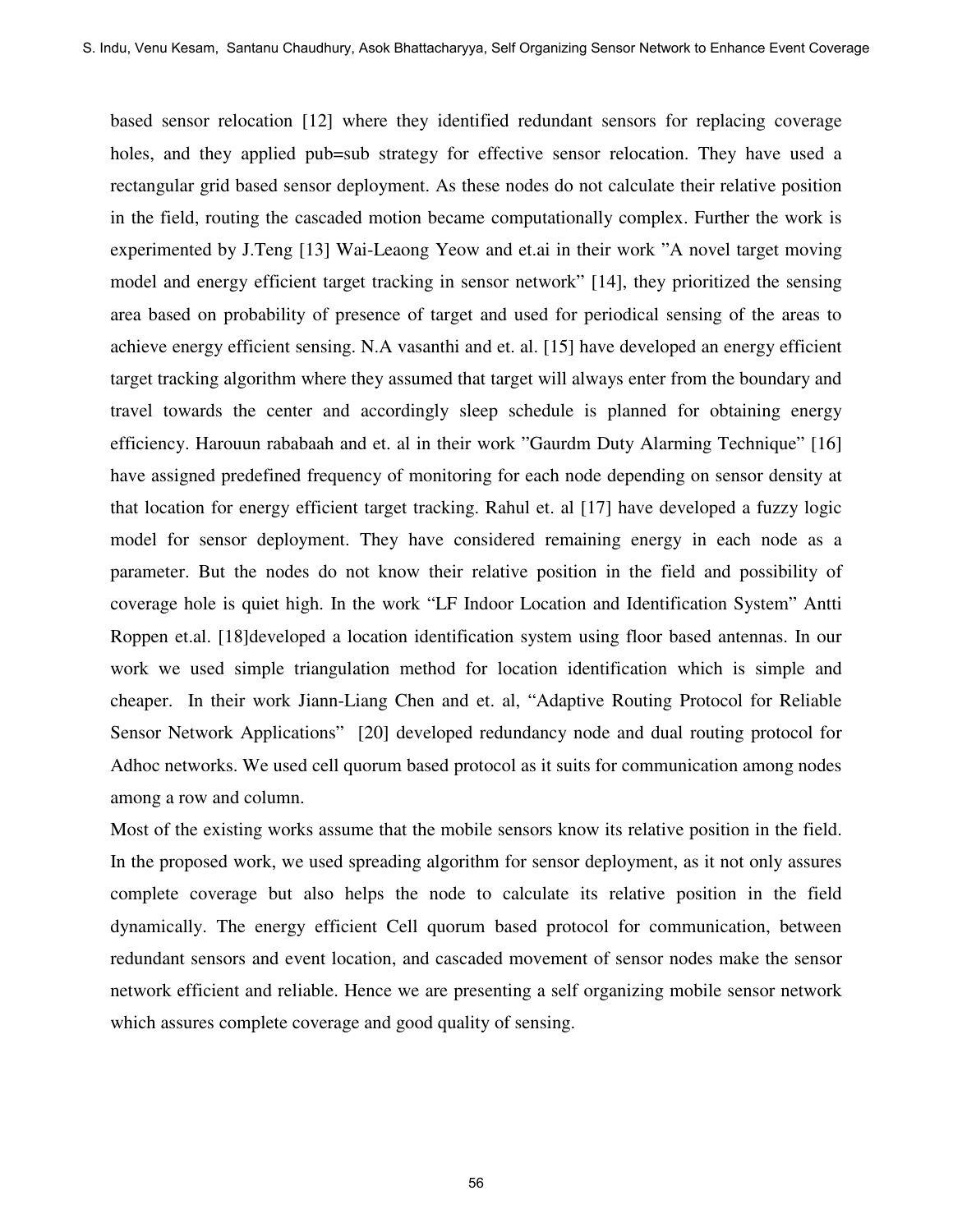## III. PROBLEM STATEMENT

The basic issues of mobile sensor networks are localization, coverage and energy efficiency. The global locations of each sensor node can be easily obtained by using GPS enabled nodes, but no literature is available to calculate its relative position in the field. Proper deployment algorithm can provide good coverage, but mobile sensor networks are more susceptible to coverage holes as well as sparsely covered event location. The time taken for healing a coverage hole using iterative algorithm is very high and hence is not suited for event based relocation. We developed a spreading algorithm which computes relative positions of sensor nodes dynamically, identify event location and redundant sensors, fast and automatically heals coverage holes by doing minimum moves. Cell Quorum based communication protocol is used for communication between redundant sensors and sensor node at event location. Optimal relocation of redundant sensors is accomplished by doing minimum moves as the sensor nodes are aware of their relative location in the field. The energy efficient protocol and minimum movement of sensor nodes helps to improve the life of the network

#### A. Spreading Algorithm

The spreading algorithm provides complete coverage [20]. A brief description is given in this paper for proper understanding. This algorithm needs the area of the sensing field as reference for localization of sensor nodes. This can be given as the range of Latitude and Longitude in case of an open field or as coordinates in case of a closed field. The coverage space is logically partitioned into several disjoint and equal-sized hexagonal cellular regions. The size of the hexagon depends on the coverage capacity of sensor used. Each cell is then assigned a unique Cell-id  $(Cx, Cy)$  relative to the field as shown in fig. 1. For the given  $(x,y)$  coordinates  $((x,y)$  coordinates of the sensor node), the corresponding cell-id  $(Cx, Cy)$  of the node is calculated by comparing the node coordinates with the coordinates of the central point of each cell. The coordinates of each node can be calculated either from satellite (GPS) or from 3 Beacons placed locally as shown in fig. 2.

The nodes are made 'ON' randomly. Once a node is 'ON' it will broadcast it's cell ID and coordinates, then it will listen from other nodes. If it is not hearing from any other node of the same cell, it will elect itself as the Cell Head otherwise it will register itself as a slave node. Once a head node is elected then all the other nodes in that cell will become slaves and will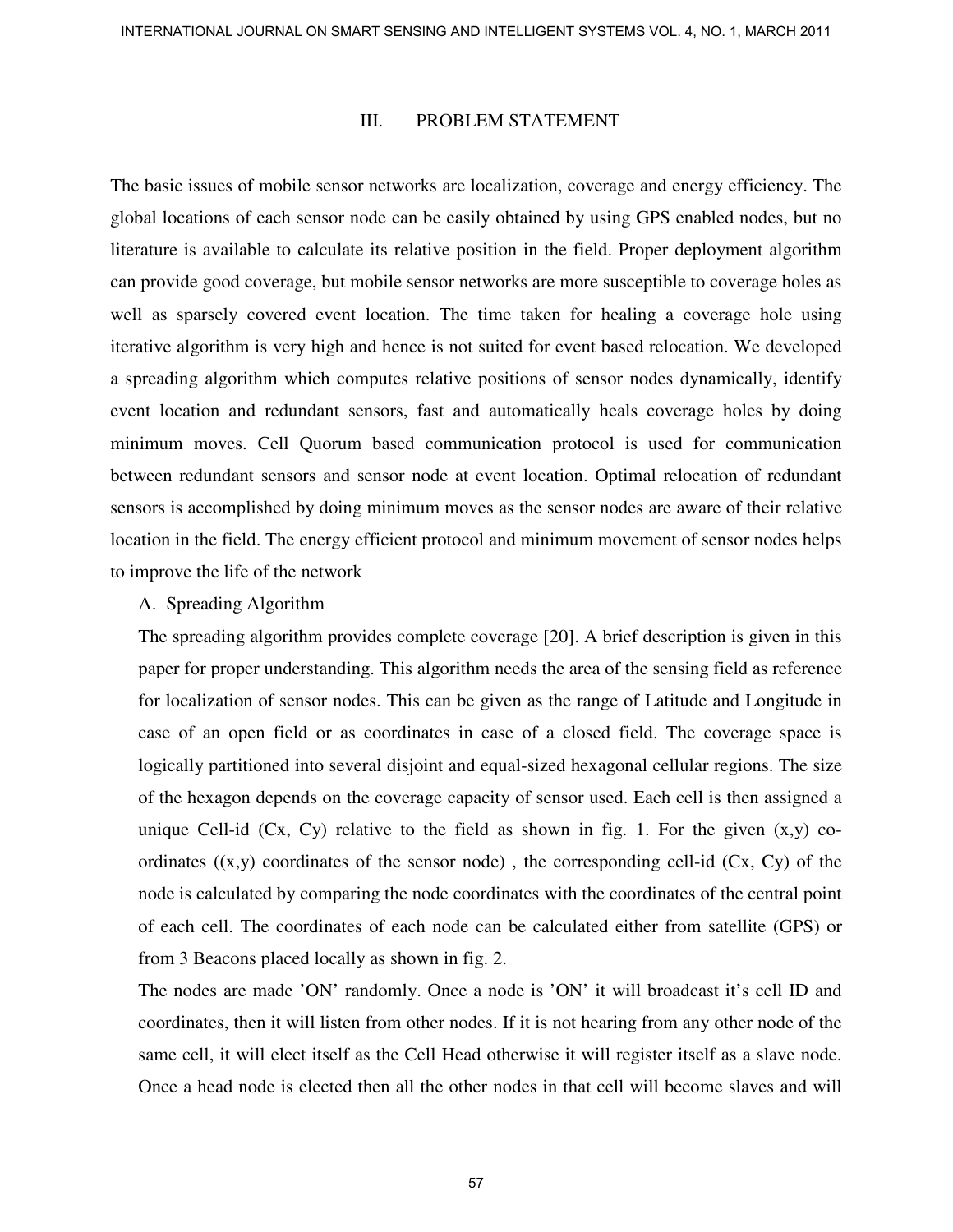listen the messages from cell heads of the neighboring cells. If it is not hearing any message from the neighboring cell head, that cell will be considered as an unoccupied cell. Once adjacent unoccupied cells are identified the head node will move redundant sensors from its own cell to the adjacent un occupied cells. If there are no redundant cells then the head node itself will move to one of the adjacent un occupied cell. These steps will be repeated till all the cells are covered. The hexagonal representation of cells helps us to cover the given field with minimum number of nodes with minimal overlapping area for Omni directional sensing pattern. Minimum message flooding due to local communication of sensors and energy efficient cascaded movement of sensors are the specialty of the spreading algorithm.

#### B. Event based Relocation

The deployment algorithm will provide 100 percent coverage if the number of nodes is greater than or equal to the number of cells. If the number of nodes is greater than the number of cells, the occupancy of some cells will be more than one. The cell head of these nodes record the number of redundant sensors present around it in the same cell. As the sensors are moving, the cell head may also be changing continuously. Hence it is necessary to update the no. of redundant sensors in a cell periodically. These redundant sensors can be effectively utilized to enhance the quality of event sensing by relocating them to the event location. If the strength of sensed quantity of any sensor is more than a threshold value, it will record it as an event and communicate the same to the cell head. The cell head will look for redundant sensors using cell quorum based communication protocol. The cell head of event location and cell head of redundant sensors collectively make the cascading schedule. Proper selection of cascading schedule makes the movement energy efficient. As the space is equally divided and each sensor is moving only one cell distance, the schedule with minimum no. of nodes will be optimal.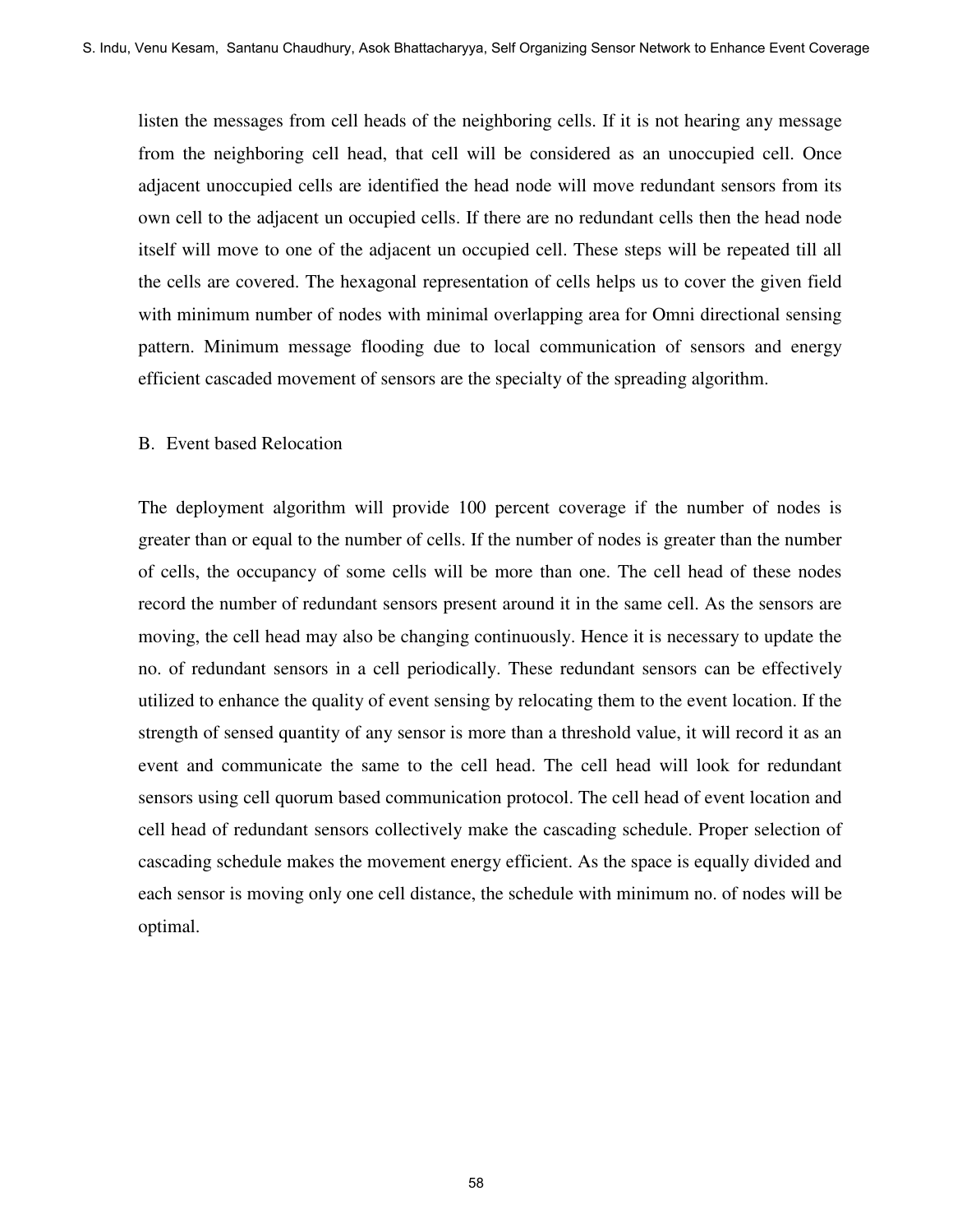

Fig-1 Hexagonal Space Tessellations



Fig-2 Localization

# IV SELF ORGANIZING SENSOR NETWORK

# A. Spreading Algorithm

Let N be the total number of cells in the given area whose side is given by "S"  $O_i$  be the occupancy at a iteration i with a given probability of electing head be Phead

$$
\mathbf{O_i} = \sum_{k=1}^{N} \mathbf{C}^k_i \tag{1}
$$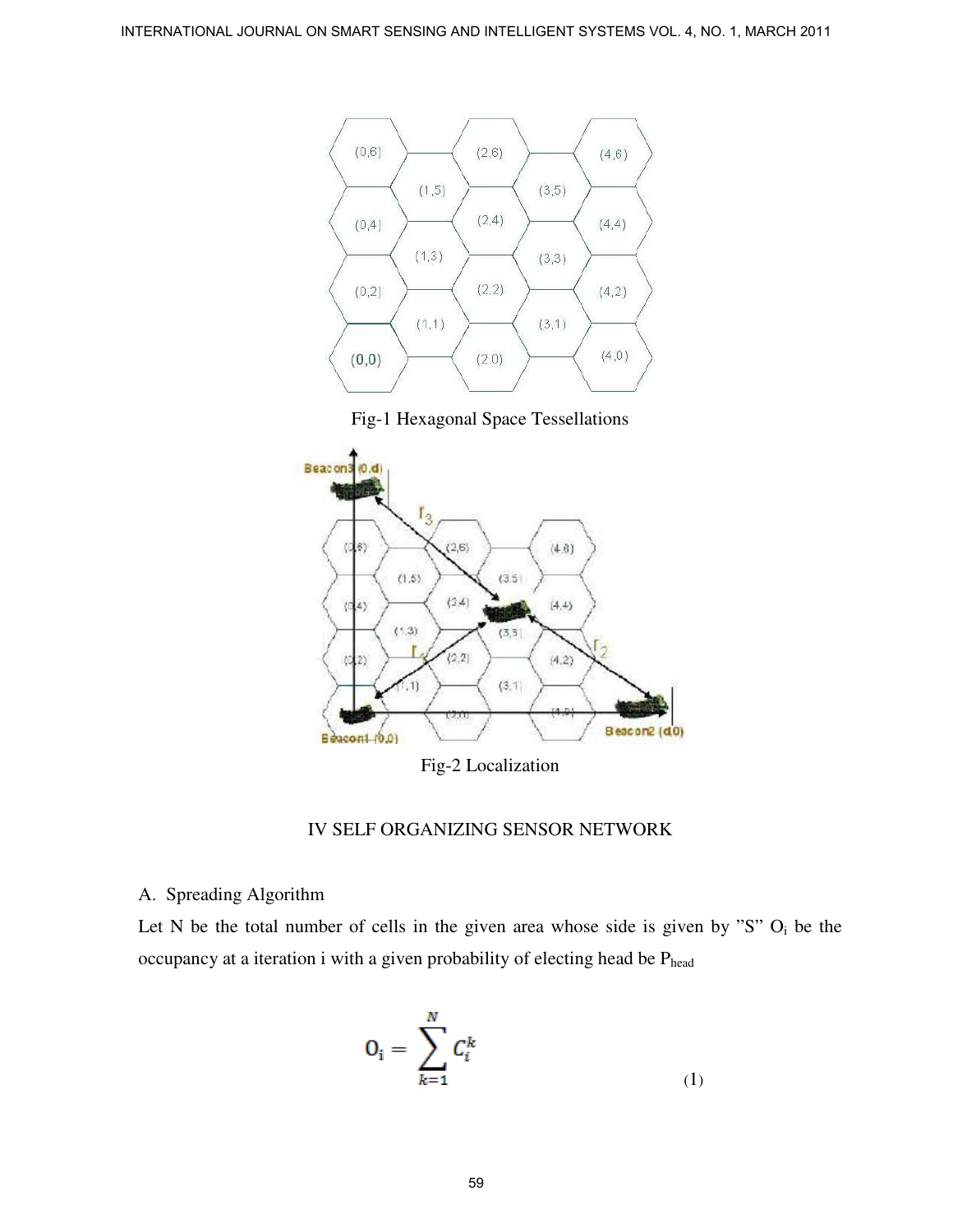$$
C_i^k = \begin{cases} 1 & \text{if cell is occupied} \\ 0 & \text{if cell is not occupied} \end{cases} \tag{2}
$$
  

$$
O_i \text{ is the initial occupancy}
$$

Now it can be shown that the following inequality satisfies at any time instant

$$
O_i \leq O_j \ \forall_i \leq j \tag{3}
$$

The occupancy may decrease on due to the following reasons

- All the adjacent cell of a void cell is occupied with a single sensor node and if more than one head node send node to the void cell, the occupancy reduces
- If all the adjacent cells of a void cell is occupied with normal node, the algorithm will skip step 5-9 and there will not be any change in occupancy and the occupancy reduces

The reduction in occupancy due to the first reason is avoided by notifying the victim node to all adjacent nodes. The reduction in occupancy due to second reason will be solved by itself which is explained as given below

Given probability of the node being head is  $P_{head}$ . In the cell the probability of the node to in normal state is  $P_{normal}$ 

Hence

$$
P_{head} + P_{normal} = 1 \tag{4}
$$

$$
P_{normal} = 1 - P_{head} \tag{5}
$$

After k iterations the probability of the node being the head at least once is given by

$$
P_{at\ least\ ones\ head} = 1 - P_{normal\ K} \tag{6}
$$

$$
P_{at least\ ones\ head} = 1 - (1 - P_{head}) \tag{7}
$$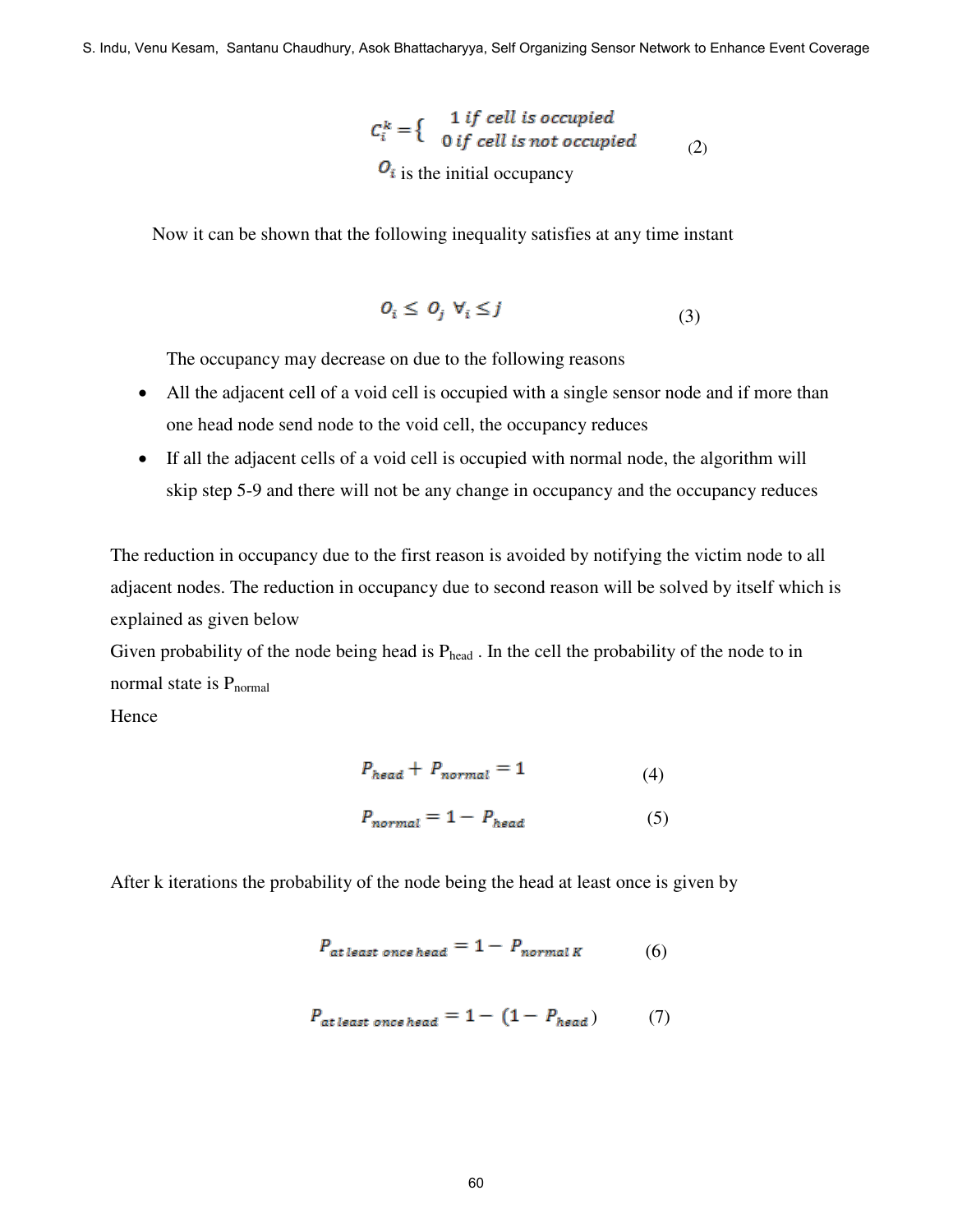Hence for large value of k the Phead will become 1 and hence at least one node will become head, then that head node will go through the steps 5-9 which will fill the empty cell hence increasing the occupancy.

If the number of nodes is less than number of cells, the occupancy  $O_i$  will remain constant and it will not satisfy (2) the algorithm will not converge. The nodes will always be in motion, providing dynamic coverage.

# *a. Algorithm*:

 $H_i^k$  represents the head node of a cell k at i<sup>th</sup> iteration and P is the set of current node locations.  $A_i^k$  is the adjacent cell information of the head cell  $H_i^k$  and  $V_i^k$  are the victim nodes that are targeted to the empty neighboring cells of the cell C<sub>k</sub> by the head node  $H_i^k$ 

- 1. Partition the sensing field into small sub cells  $C_k$  having a regular pattern (hexagonal);
- 2.  $i=0$ ;
- 3. While termination conditions are not satisfied do;
- 4. Select a cell head  $H_i^k$  from the nodes which are moved to a cell  $C_k$ ;
- 5. Each node n within a cell sends position  $P(n)$  to the cell head;
- 6. Each cell head  $H_i^k$  learn the neighboring cells information and constructs the adjacency list  $A_i^k$
- 7. Each cell head  $H_i^k$  selects the victim nodes  $V_i^k$  that are to be sent to the neighboring cells
- 8. Assign each victim node a new position;
- 9. Notify the adjacent cells with positions of the victim nodes;
- 10. All the Victim nodes will move to the new cells;
- 11.  $i = i + 1$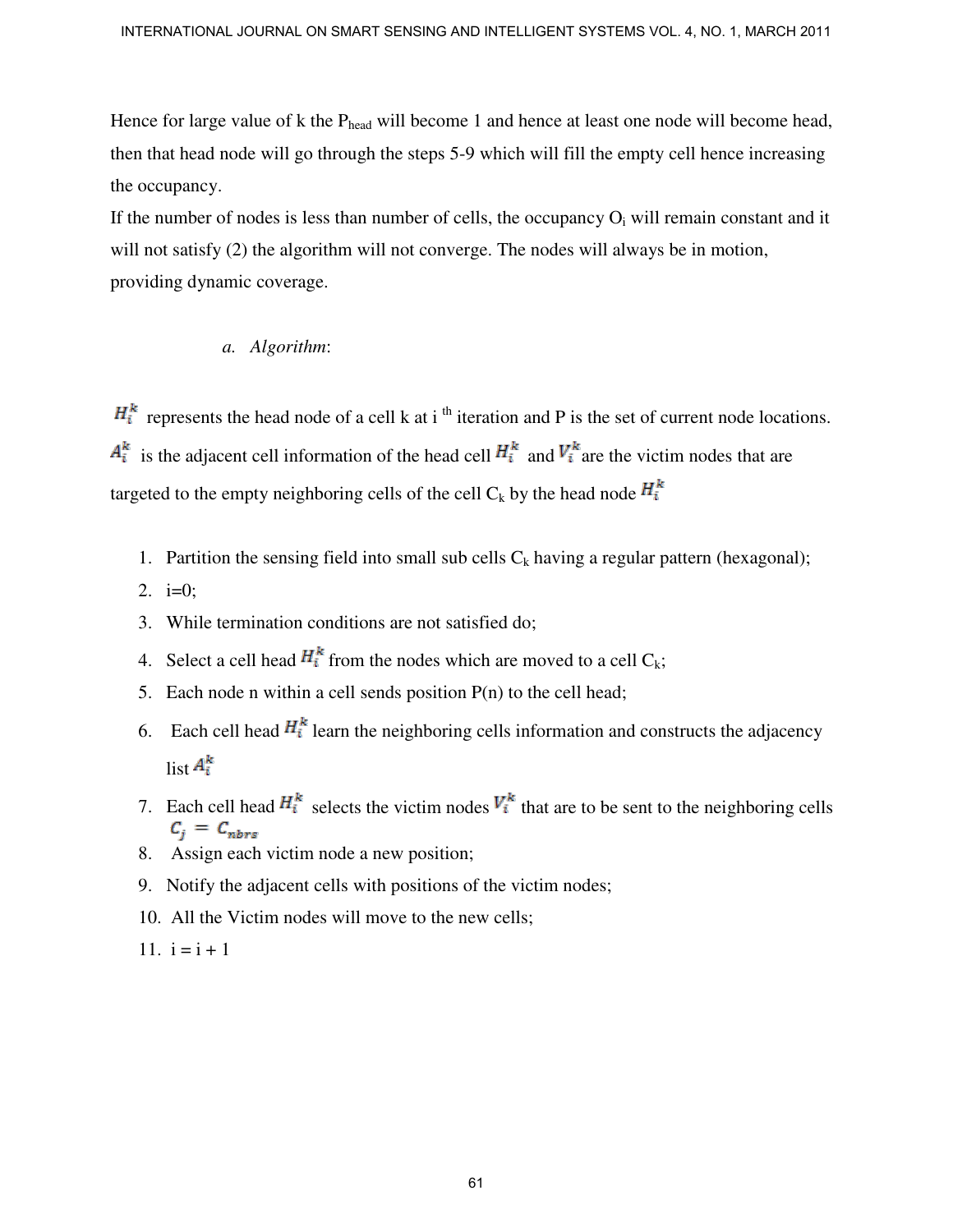

Fig. 3. Relocation System Model

#### B. Redundant Sensor Location

Fig.3 illustrates the sensor relocation problem of a sensor network with hexagonal cells. The black nodes are used to represent cell heads. Each cell is indexed by a tuple, whose first number is used to represent the column and the second number is used to represent the row. Cells  $(0, 6)$ ,  $(1, 5)$ , and  $(0, 4)$  have redundant sensors. When there is an event at cell (4, 0), its cell head first needs to locate the available redundant sensors and should move these sensors to the event location for improving the quality of sensing. The deployment protocol itself can be used for sensor relocation by moving neighboring cells to the event location. But this will disturb the whole system and takes time to stabilize, which in turn wastes lot of energy. To avoid this we have to move the redundant sensors to the event location without disturbing the stability of the system. Which can be achieved by using Cell quorum based communication protocol and subsequent diagonal movement of redundant sensors. G.Wang and et. al [12] devised the same logic for a self organizing sensor network to heal coverage holes, as the nodes do not know their relative positions, formation of cascading schedule was computationally intense in that case.

#### *b. Cell quorum based communication protocol*;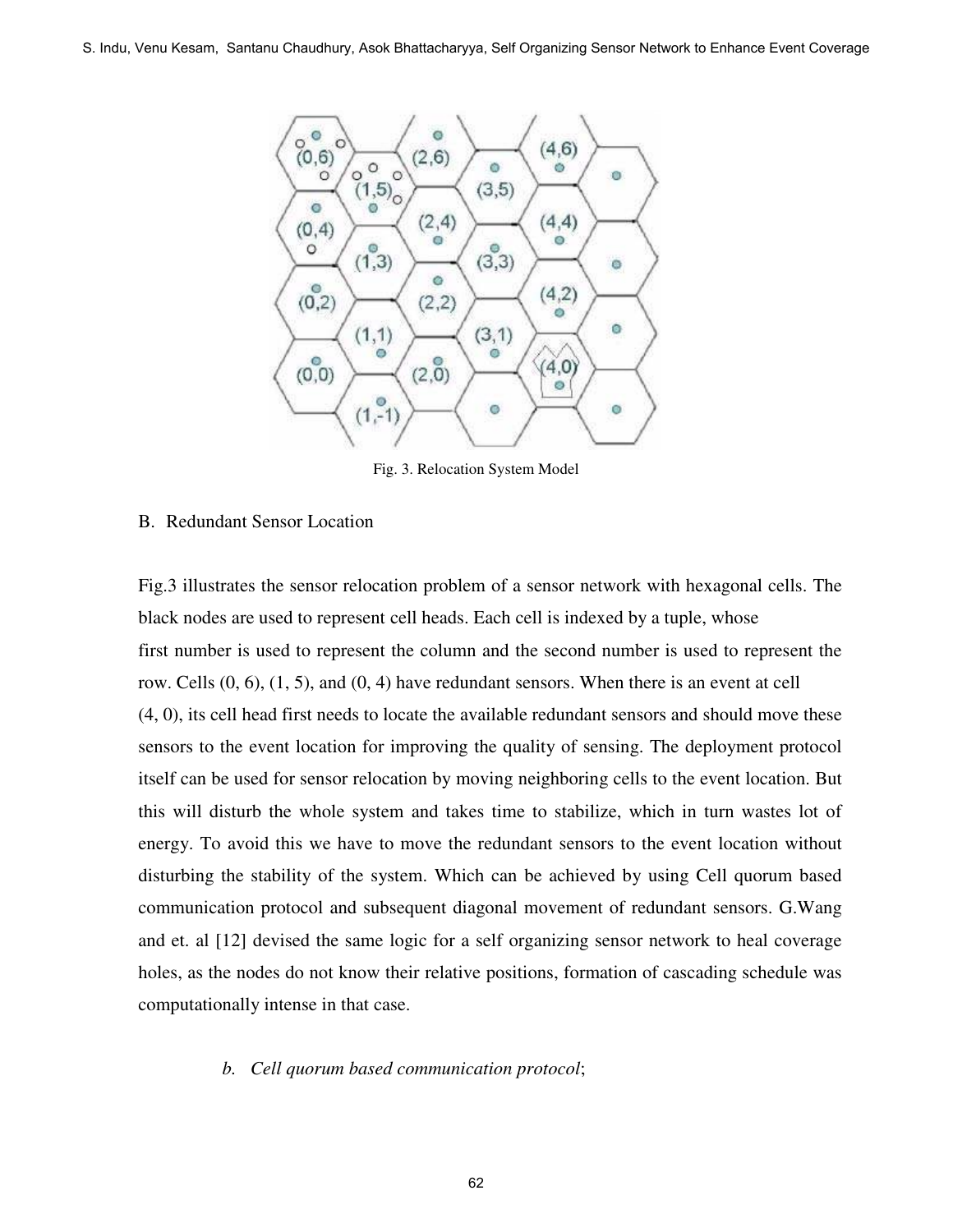Cell Quorum based communication protocol is used to advertise the location of redundant sensors and request for more sensors at the event location by the respective cell heads. By organizing cells as quorums, each advertisement and each request can be sent to a quorum of cells. Due to the intersection property of quorums, there must be a cell which is the intersection of the advertisement and the request. The cell head will be able to match the request to the advertisement. A simple publisher quorum and subscriber quorum can be constructed by choosing all the nodes along the same row and column. For example, as shown in Fig.3., suppose cell  $(1,5)$  has redundant sensors, it sends the advertisement to cells in a row  $((1,5), (3,5), (5,5),$  $(7,5)$ ,  $(9,5)$ ) and a column  $((1,3), (1,1), (1,-1))$ . When cell  $(4,0)$  is looking for redundant sensors, it only needs to send a request cells  $((4,0), (3,1), (2,2), (1,3))$  and  $((3,-1), (4,0), (5,1))$ . The intersection node (1, 3) will be able to match the request to the advertisement. Suppose N is the number of cells in the network. By using this quorum based system, the message overhead can be reduced from N to  $\sqrt{N}$ . The message overhead is very low compared to flooding. We can further reduce the message overhead by observing the specialty of our problem. This can be even extended to multiple event detection.

#### C. Sensor movement;

Having obtained the location of the redundant sensors, we need to determine how to move the redundant sensors to the target location (destination). It is very important that the movement should be completed within the time frame of the event i.e. before the event dies out. We should look for cascaded movement instead of direct movement as it will reduce power consumption as well as time frame.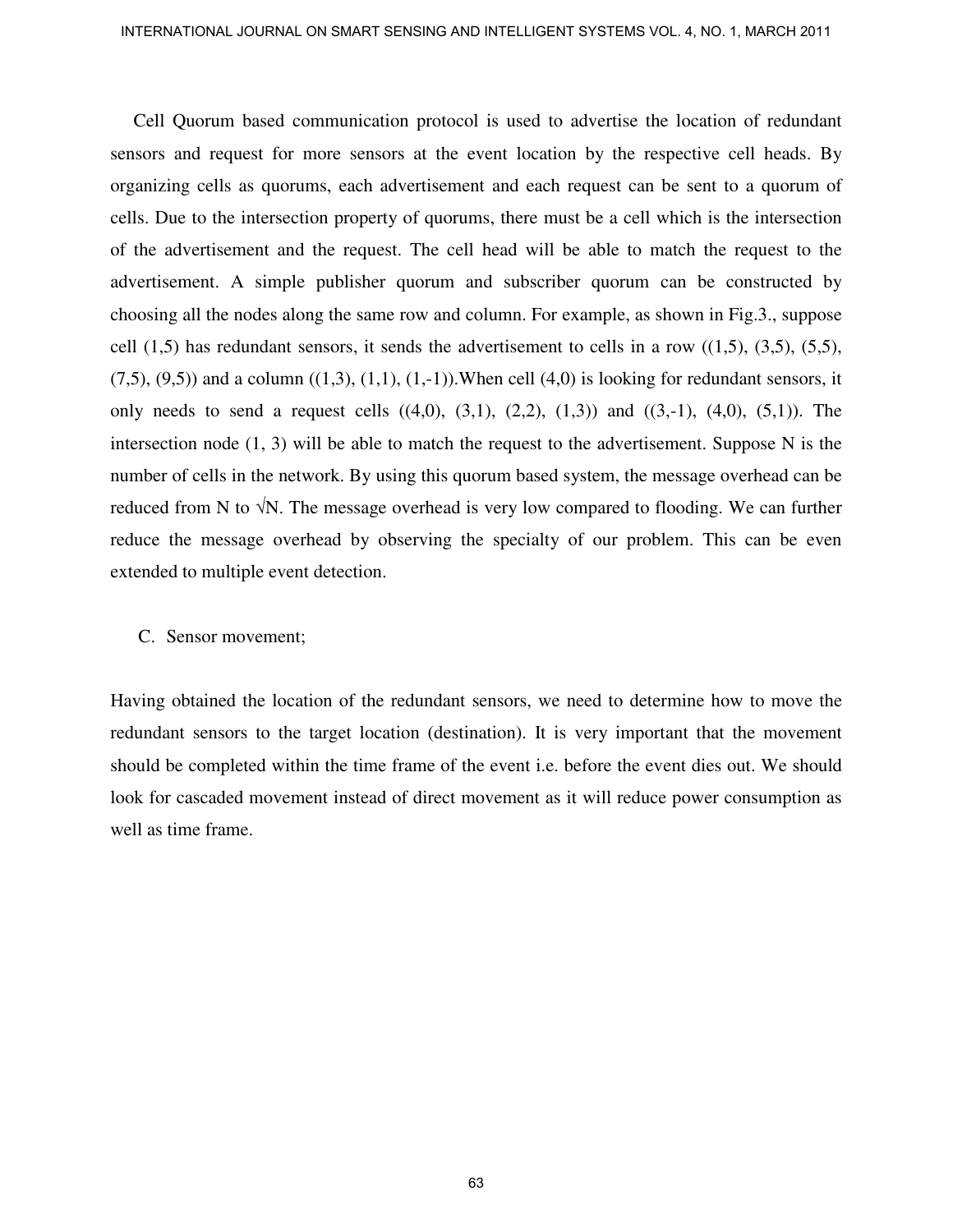



#### *c. Cascaded reorganization of sensors*

As shown in fig.4, instead of letting the redundant sensor  $S_3$  move directly to the destination.  $S_1$ and  $S_2$  are chosen as cascading schedule as shown in fig.5. As a result,  $S_3$  moves to replace  $S_2$ , which in turn moves to replace  $S_1$  and  $S_1$  moves to the destination. Since the sensors can first exchange communication messages (logical move) and form a cascading schedule to (physically) move at the same time, the relocation time is much shorter.  $S_0$  is the cell head of event location. Apart from this, as the movement is for shorter distances, energy consumed by the individual sensors will be minimum.

The cascaded movement of sensors is very fast, as each sensor is moving to the nearby cell simultaneously. Hence the relocation can be achieved within the affordable time delay. The spreading algorithm assures complete coverage of the sensor network. By any chance, if a sensor dies out, the neighboring cell head will run relocation algorithm and replaces the damaged sensor. As each sensor is moving for a shorter duration, the method will be energy efficient. This algorithm will be very effective, if the number of sensors is more than number of cells. If number of sensors is less than number of cells, sensor relocation may not be effective; still the deployment algorithm will give dynamic coverage.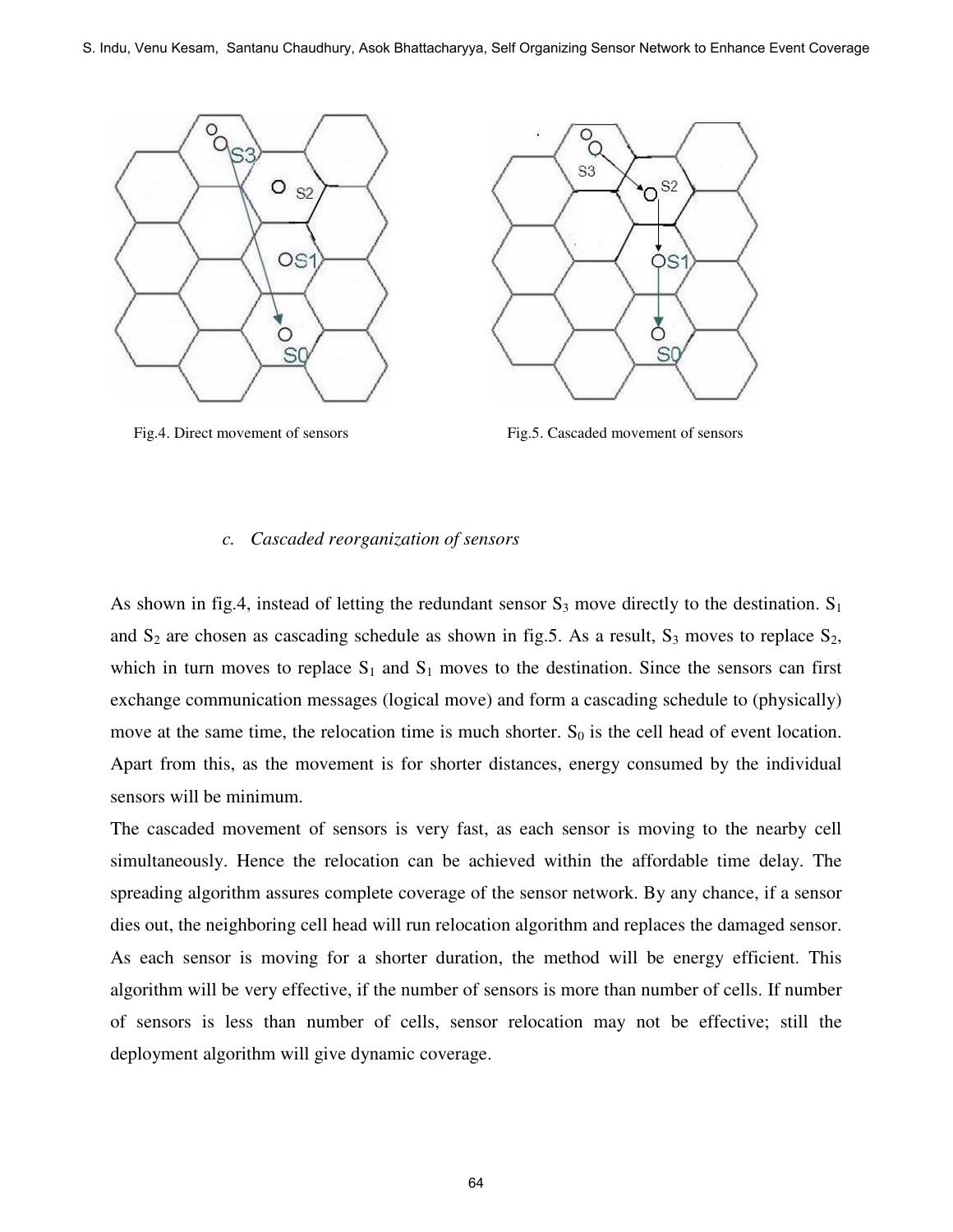The set of cascading nodes for relocation and their departure time together is defined by a cascading schedule. For example, in fig.8,  $S_3(t_3)$ ,  $S_2(t_2)$ ,  $S_1(t_1)$ ,  $S_0$  is a cascading schedule, which can be used to increase the coverage of the event. The cascading schedule should ensure that the number of movements should be minimum and it should happen well within the required time of event. Each movement should also consider the restriction of recovery delay of individual node. i e. movement should satisfy both conditions. As each sensor knows its cell ID and its coordinates relative to the field, the number of movements can be minimized by moving along the intermediate diagonal cells (by incrementing or decrementing both coordinates by 1 depending on the event location and redundant sensor location) till the node reaches the corresponding column/row of the event location and there after moving along the cells of the column/row of the event location. If the event and redundant sensors lie on same row or column, the schedule should be made along the corresponding row/column. This method not only minimizes the movement but also avoids collision of sensors. If there are redundant sensors in more than one cell, the nearest one is identified from its location. The sensor at the event location initiates the formation of cascading schedule by broadcasting the allowable time delay, its cell ID and cell ID of redundant sensor. The neighboring cell head will respond it if it is on the diagonal path or in the same row/ column of the redundant sensor.

# *d. Algorithm for cascaded movement.*

 $E_i$  represents the head node of an Event cell and  $R_m$  j is the head cell of one of the 'm' cells having redundant sensors. The event cell head will execute cascaded movement algorithm.

- 1. Calculate the Eucleadean distance between the redundant cell head and event cell head, and select the redundant cell head with minimum distance;
- 2. Compare the cell-ID of cell having redundant sensors and event cell;
- 3. Decide movement path;
- 4. Execute the movement;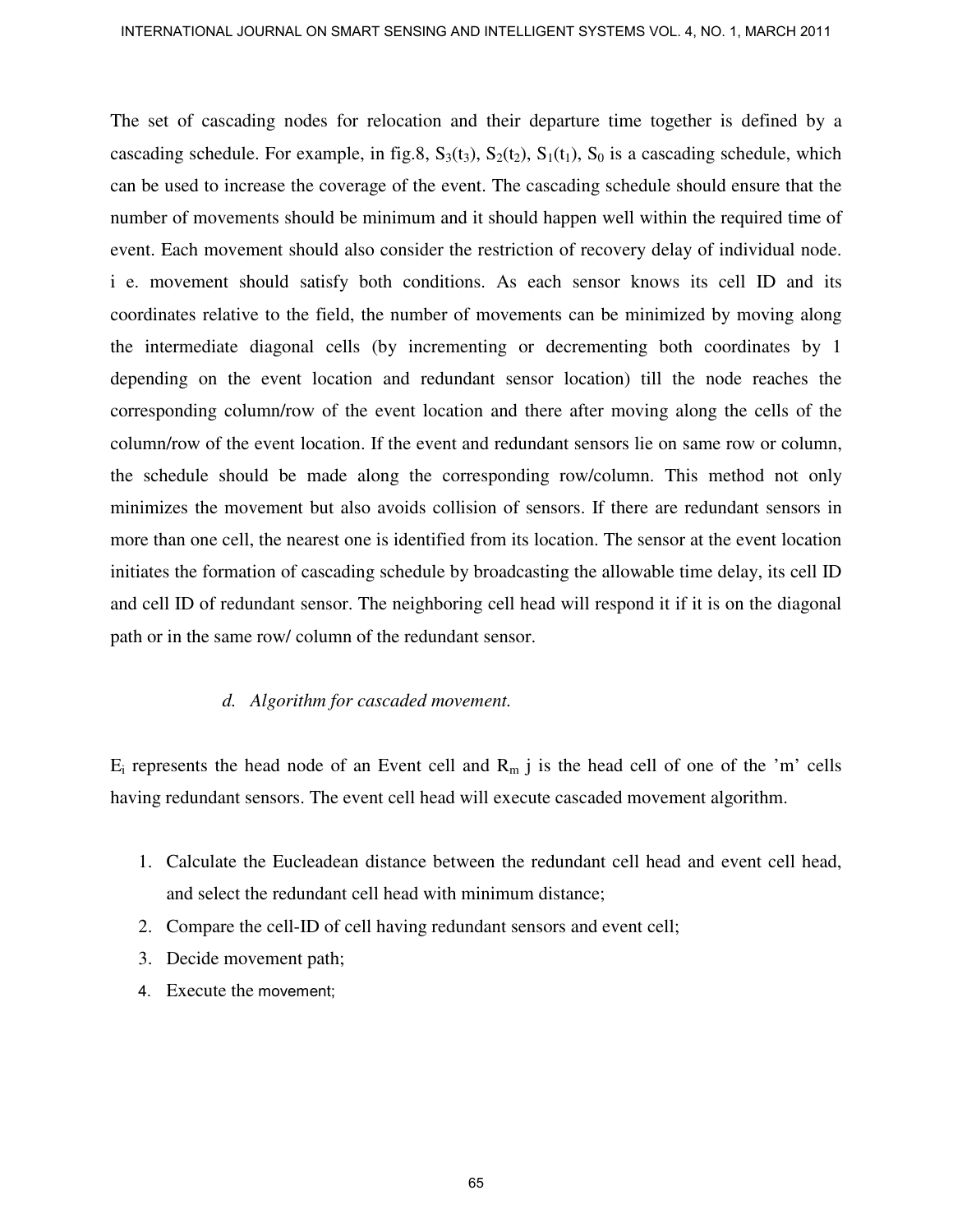S. Indu, Venu Kesam, Santanu Chaudhury, Asok Bhattacharyya, Self Organizing Sensor Network to Enhance Event Coverage

#### V. SIMULATION RESULTS

# A. Spreading Algorithm

Initially we verified the spreading algorithm by simulating the same and later on in continuation we verified event detection and sensor relocation. We have developed a java based simulator for simulating freely moving mobile nodes. The simulator can also be used to view the topology generated while executing the algorithm. The simulator assumes no packet collisions. It also assumes that there are no packet errors during transmission and reception. In other words, we assume a perfect wireless channel. Fig.9 shows the GUI panel for the simulator in which it provides two select buttons which can be used for selecting different initial distribution of the nodes. By default it will have the random distribution of sensor nodes. It provides a time slider at the bottom of the panel which can be used to slide the time epochs, we can drag the time slider to a point so that it will show the corresponding node distribution at the time epoch. The simulator runs for 2500 time epochs. At every time epoch we will get the previous state of the node and the node will executes the algorithm based on the previous state, then the current state will be saved again.

For simulation, 140 nodes in an area of 1025 X 850 sq.units are used. The side of the hexagon is varied from 70 units to 100 units. For each Case 3 different initial configurations are considered. Simulation results are shown in fig.6. for

- Uniform Distribution: All the cells are occupied with a single node
- Random Distribution: Nodes are distributed in a random fashion
- Single Distribution: All nodes are placed in a single cell
- The probability of  $P_{head}$  is changed from 0.5 to 0.7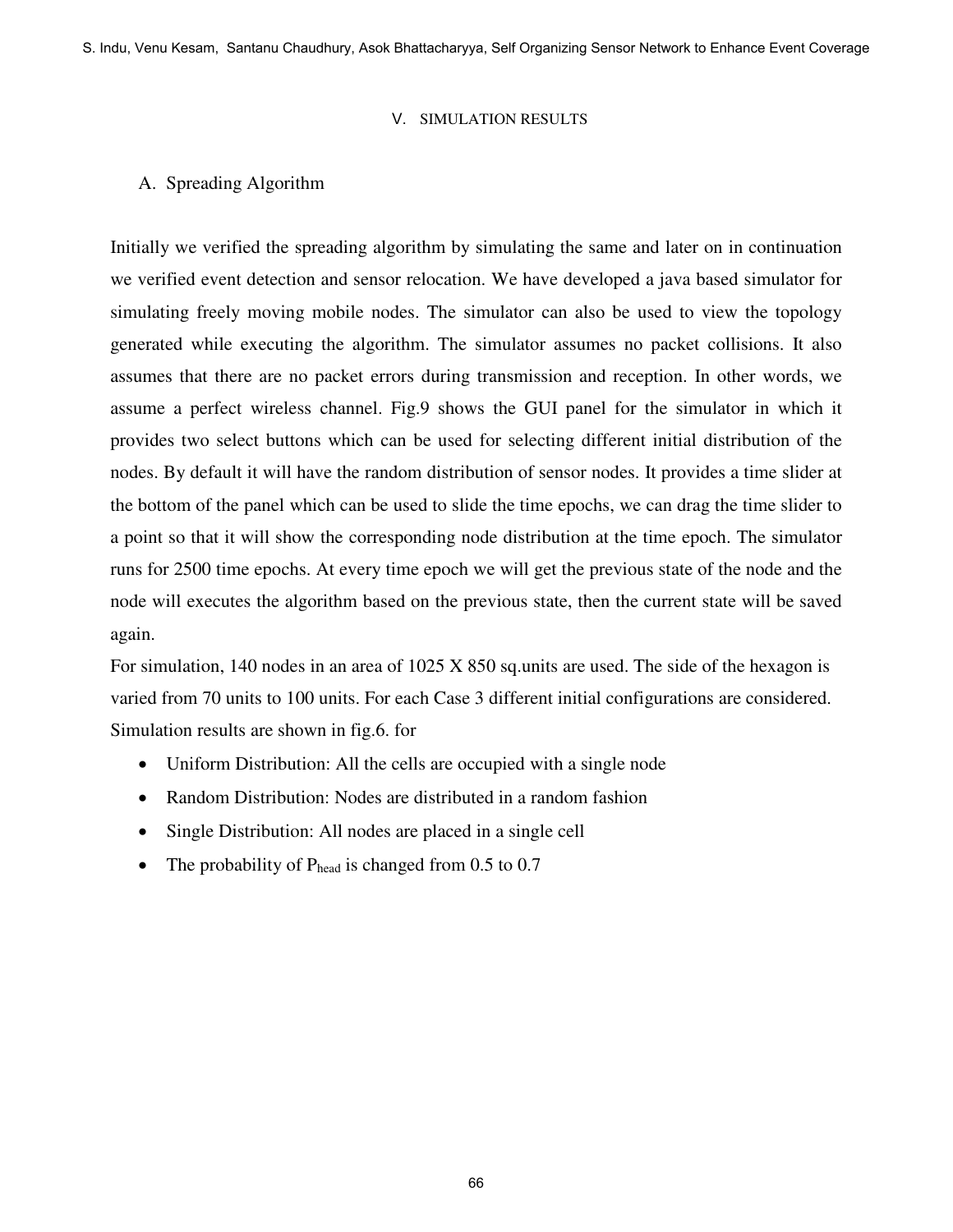

Fig. 6. Coverage plot

B. Event detection and Sensor relocation

Simulations were carried out to find out average battery remaining with variable number of nodes for comparing with Naive protocol. We compared the power consumed by the sensor nodes and



Fig.7. Plot of remaining battery vs number of nodes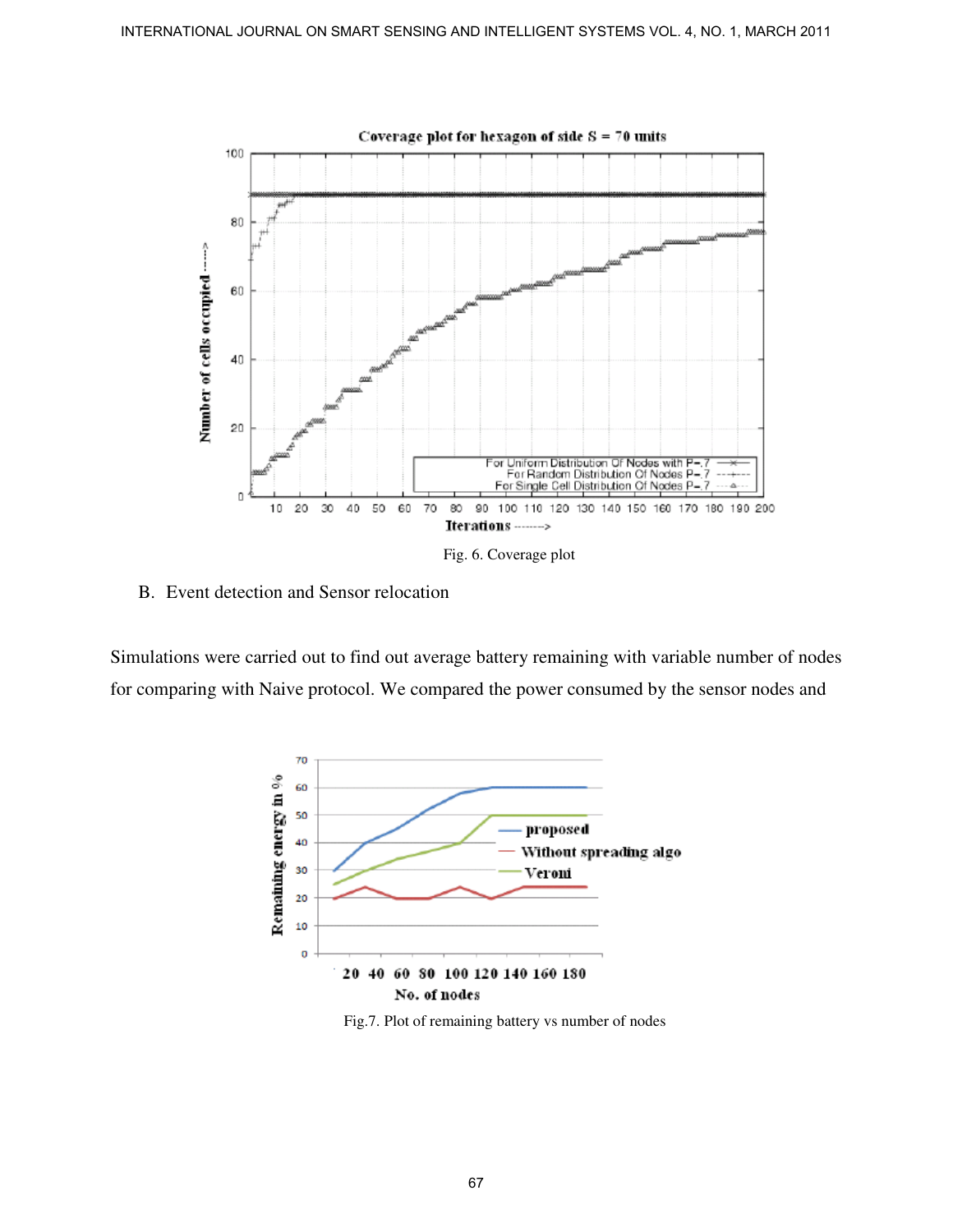





Fig 9(a) Distribution of nodes after running deployment algorithm



Fig. 9(b). Location of sensor nodes after event based sensor relocation.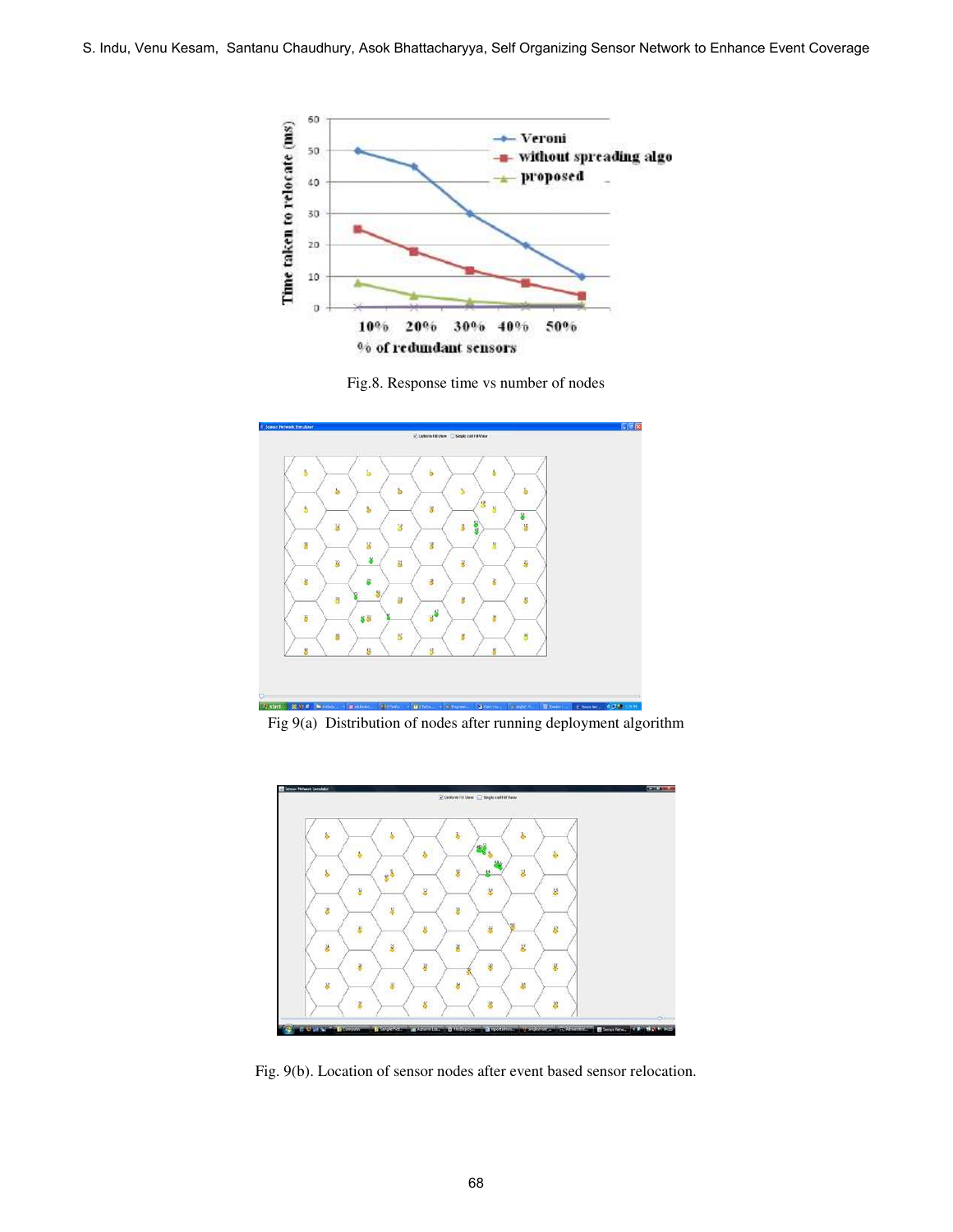response time for relocation with self organizing algorithm (Veroni diagram based) and also with sensor relocation without spreading algorithm for deployment and found that with increase in no. of nodes the average battery remaining is increasing as shown in fig. 7 and fig. 8 . We assumed energy consumption based on distance travelled by the node. Single event detection and sensor relocation is simulated and shown in fig. 9(a) and fig. 9(b). The deployment algorithm gave complete coverage and the redundant sensors moved to the event location.

#### VI. EXPERIMENTL EVALUATION

For experimental evaluation a sensor node, a range of sensors for monitoring various phenomena and a mobility platform are used. The first two have been purchased from vendors where as the mobility platform was developed in the lab. The cricket motes from Crossbrow are used, as it can be programmed for both sensing computational task as well as location awareness. MPR410 Sensor Nodes with MIB510 programming board as shown in fig: 10 are used for validation. Three separate software were used to implement the system.

The firmware is uploaded on three motes which served as Beacons. This firmware was slightly modified and used as a Listener. Finally a single node was programmed as a packet forwarder for the coverage panel application. The BeeBots are used (as shown in fig. 11) to provide mobility or the nodes. BeeBots have been inspired from CotsBot [21] and have been similarly built by modifying toy car as shown in fig. The BeeBots are configured using TinyOs [22] for interfacing with PIC microcontroller for providing mobility.

Three Beacons and four mobile nodes were used. We developed a coverage panel in Java for displaying, in real time, the actual location of sensor nodes. 3 cricket beacons were used for localization of nodes which are represented as black dots and mobile nodes are represented as red nodes. The distribution of nodes after running deployment algorithm is shown in fig.13. We used nesC to embody the structuring concepts of TinyOS operating system. Three separate software were used to implement the system. Firstly the firmware supplied was uploaded on 3 motes which served as Beacons. This firmware was slightly modified to use as a node which ran our model. Finally a single node was programmed as a packet forwarder for coverage panel. This packet forwarder acts as an interface between sensor nodes and serial port of computer so that we can see the respective positions of all sensors in the field. We programmed the nodes to handle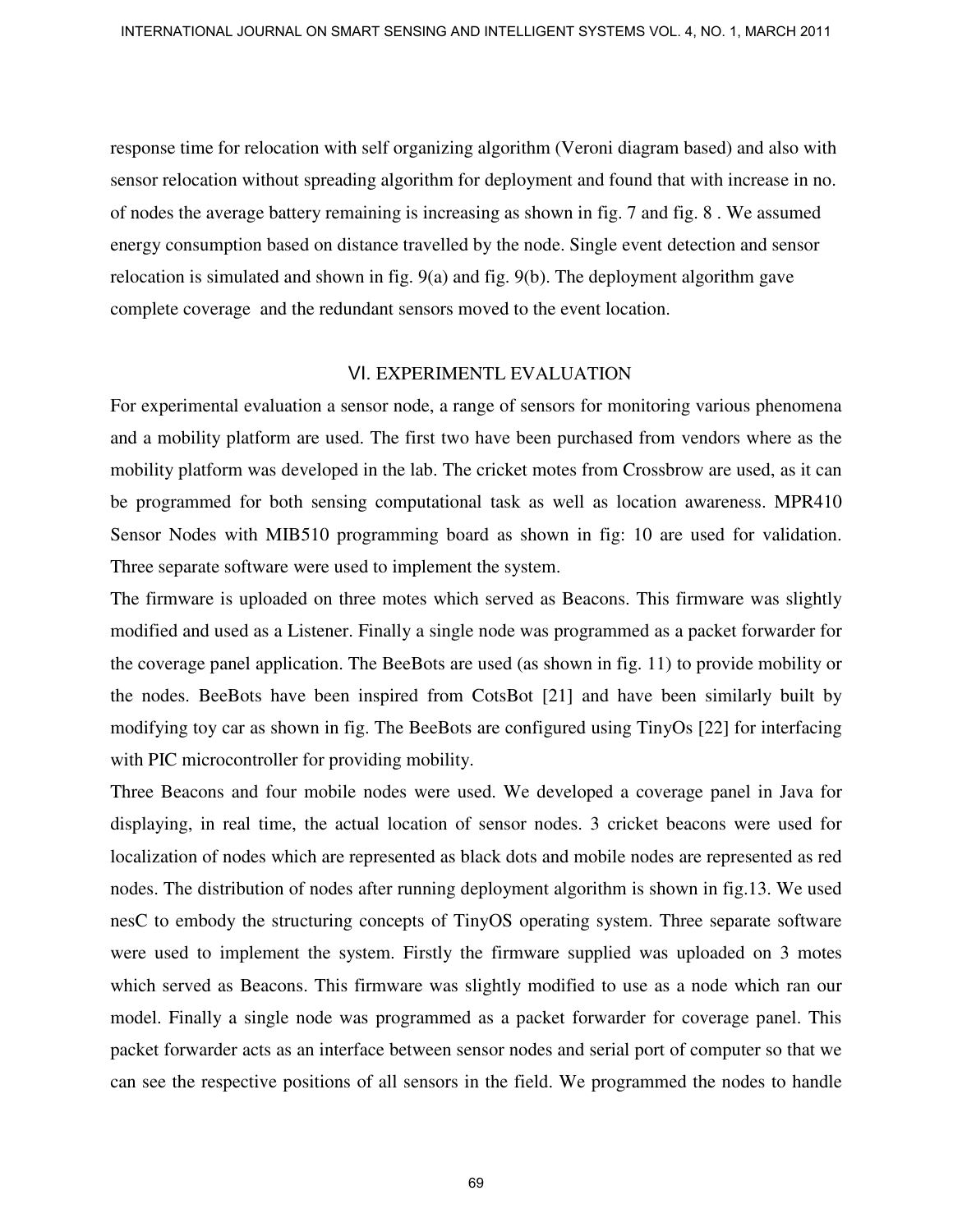self deployment, localization, event detection and relocation themselves. Fig. 14 and fig.15 gives the intermediate location and final positions of mobile nodes after implementation of DHM based selforganizing algorithm.







Fig.11 A sample Beebot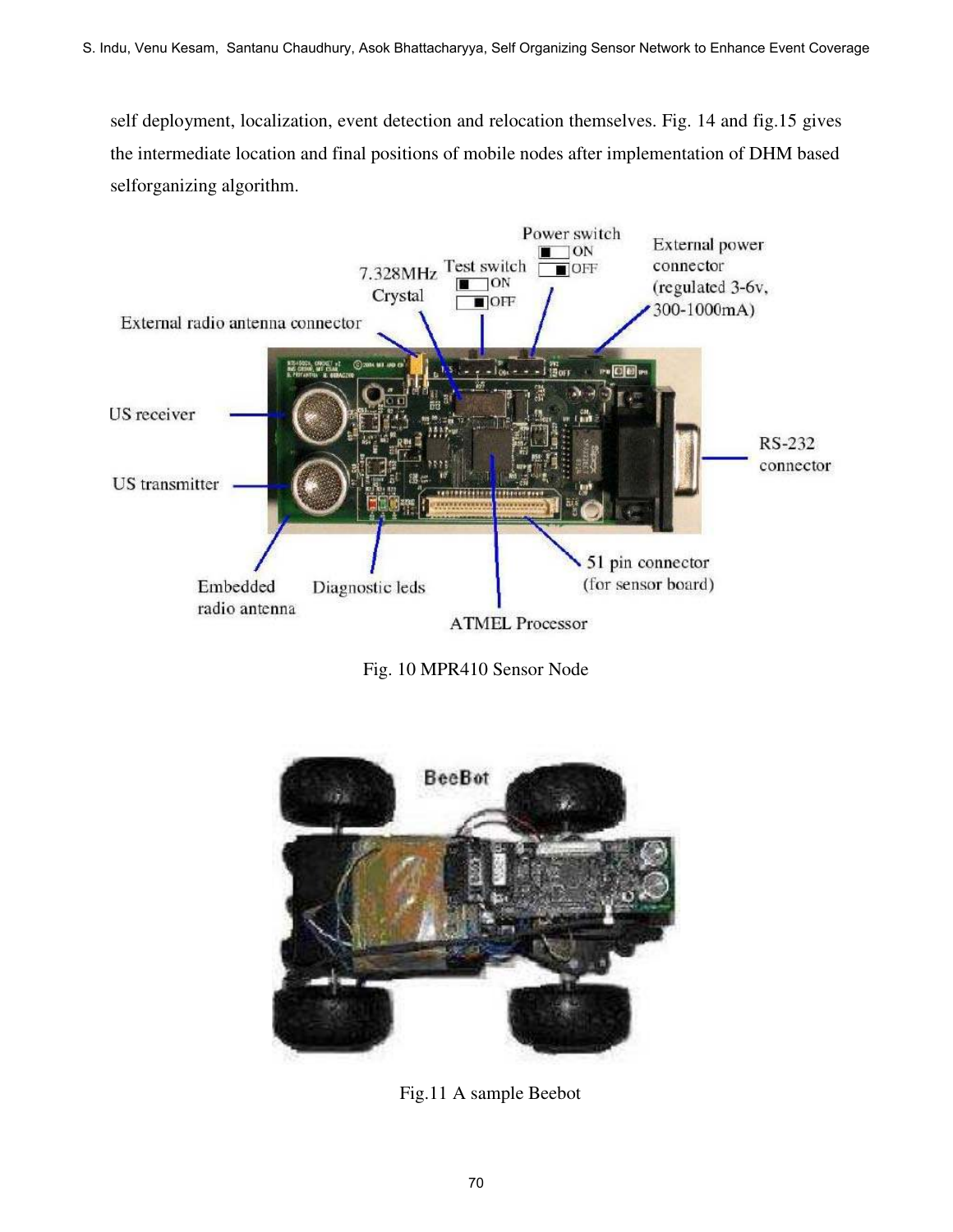

Fig.12. Experimental Setup



Fig. 13 The locations of the sensors after running deployment algorithm



Fig. 14 Intermediate location of sensor nodes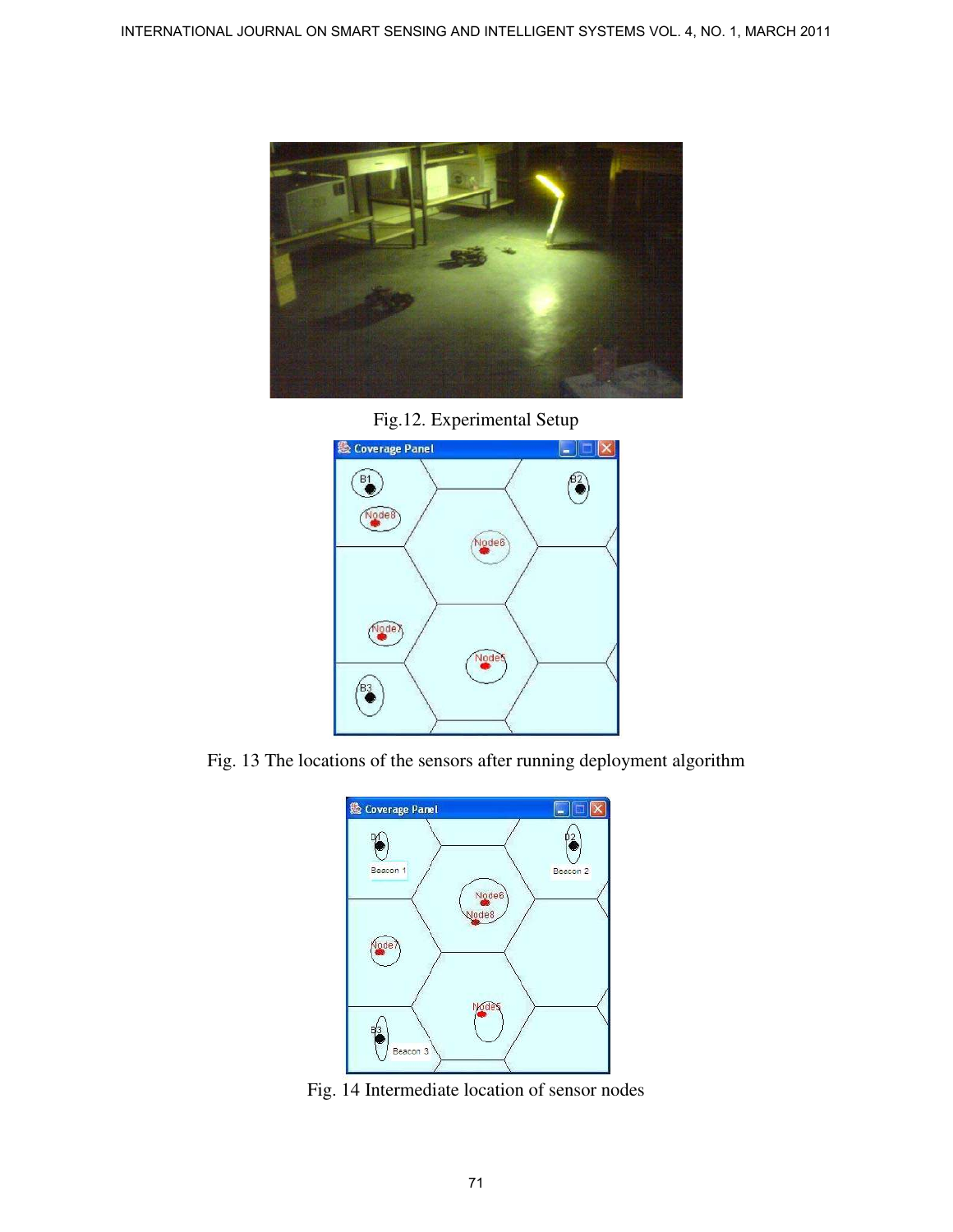

Fig.15. Final location of nodes.

## VII. CONCLUSION

We have presented a novel distributed Self organizing sensor network which heals coverage holes and provides accurate information by increasing the coverage at event location using energy efficient relocation of redundant sensors. The simulation results show the correctness of the algorithm. The algorithm is computationally light and scalable. For simulation purpose we have developed a java simulator to display the position of the individual sensor nodes.

We have also verified the simulated results using experimental evaluation. We programmed the motor of remote car and interfaced it with the sensor node for mobility. Then we run the self organizing algorithm for deployment and sensor relocation. The results are self explanatory. This work will be instrumental for sensing disaster fields which are inaccessible for human beings.

# **REFERENCES**

[1]. A. Howard, M. J. Mataric, and G. S. Sukhatme, "An Incremental Self-Deployment Algorithm for Mobile Sensor Networks," Autonomous Robots Special Issue on Intelligent Embedded Systems 13(2),Sept 2002, pp. 113--126

[2] J. A. Paradiso and T. Starner, "Energy Scavenging for Mobile and Wireless Electronics," IEEE Pervasive Computing January, pp. 1568 – 1573, 2005.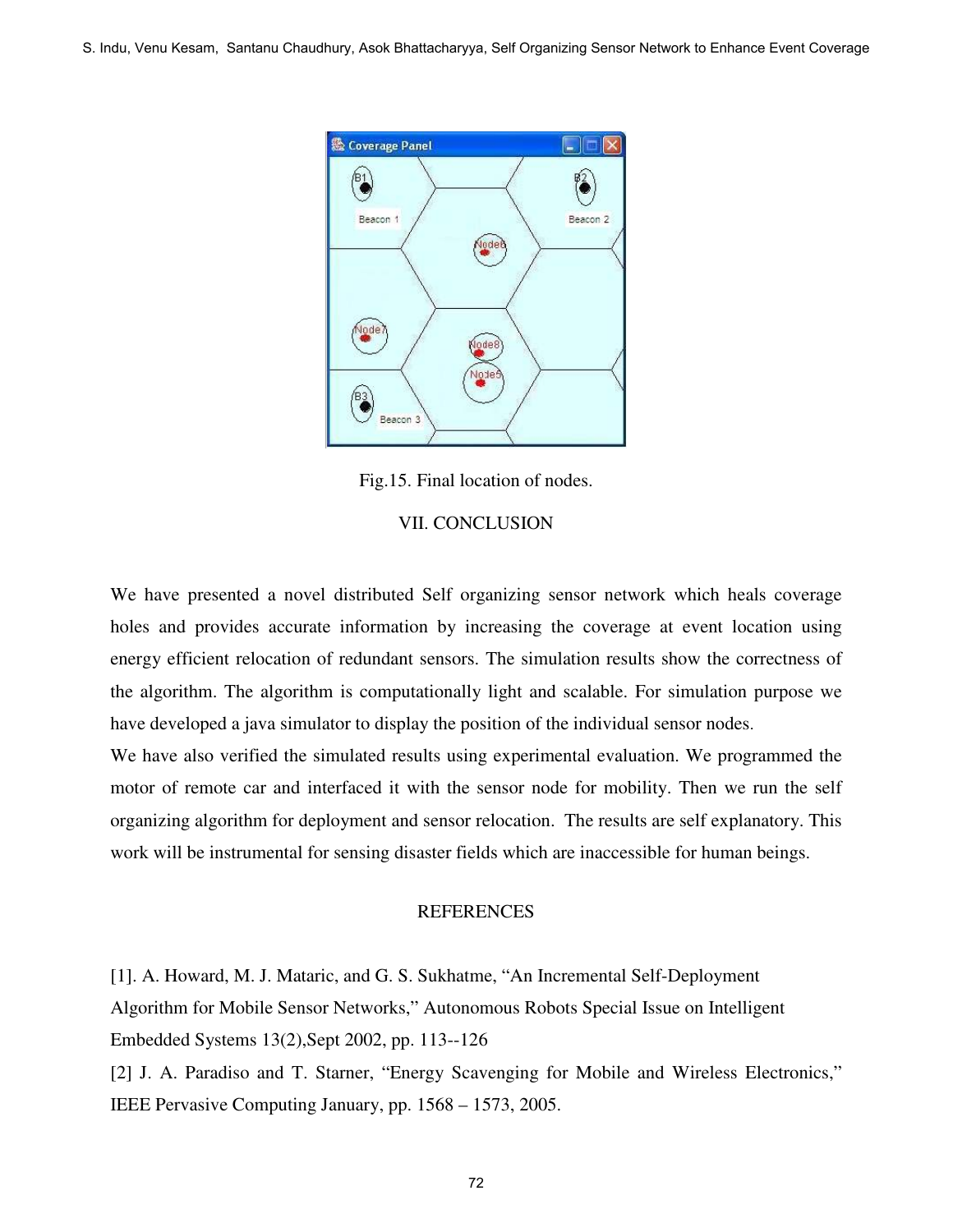[3] K. M. Krishna, "'A Surveillance System based on Multiple Mobile Sensors," Proceedings of FLAIRS, Special Track in Sensor Fusion, pp 1-4, 2004.

[4] Y. Zou and K. Chakrabarty, "Sensor Deployment and Target Localization based on Virtual Forces," ACM Transactions on Embedded Computing Systems, Vol. , No. , 20, Pages 1–30.

[5] J. Chen, S. Li, and Y. Sun, "Novel Deployment Schemes for Mobile Sensor Networks," In International Journal SENSORS Volume 7, pp. 2907 – 2919, 2007.

[6] J. H. Reif and H. Wang, "Social potential fields: A distributed behavioral control for autonomous robots," Robotics and Autonomous Systems, vol. 27, pp. 171 – 194, 1999.

[7] Z. Bulter and D. Rus, "Event based motion control for mobile sensor network," IEEE Pervasive Computing**,** Volume 2 Issue 4, October 2003, pp 34-42.

 [8] Z. Bulter and D. Rus, "Controlling Mobile Sensors for Monitoring Events with Coverage Constraints," In Proc. of the IEEE International Conference on Robotics, pp. 1568 – 1573, 2003. [9] B. Zhang and G. Sukatame, "Controlling ensor density using mobility, " Proceedings of 2nd IEEE workshop on Embedded Networked Sensors, pp. 141 – 149, 2005.

[10] Y. M. Chen and S.-H. Chang, "Purposeful Deployment via Self-Organizing Flocking Coalition in Sensor Networks, " International Journal of Computer Science and Applications volume 4 isue 3, pp. 84 – 94, 2007.

[11] J. K. Z. Ge, P. Ji and D. Towsley, "Matchmaker: Signaling for dynamic publish/subscribe applications," Proceedings of the 11th IEEE International Conference on Network Protoc1ols (ICNP'03) 1092-1648/03 \$17.00 © 2003 IEEE

[12] G. Wang, G. Cao, and T. L. Porta, "Sensor relocation in mobile sensor network," In Proceedings of 23rd International Conference of IEEE Communications Society, pp. 1– 11, March 2004.

[13] J. Teng, T. Bolbrock, G. Cao, and T. L. Porta, "Sensor Relocation with Mobile Sensors Design Implementation and Evaluation," 1-4244-1455-5/07/2007 IEEE, 2007.

[14] W. L. Yeow, C. K. Tham, and W. C. Wong, "A novel target movement model and energy efficient target tracking in sensor network," 0-7803-8887-9/05/IEEE, 2005.

[15] N.A.Vasnthi, S.Annadurai, and S. Krishna, "Energy saving schedule for target tracking sensor networks to maximise the network life time," 0-7803-9575-1/06/IEEE, 2006.